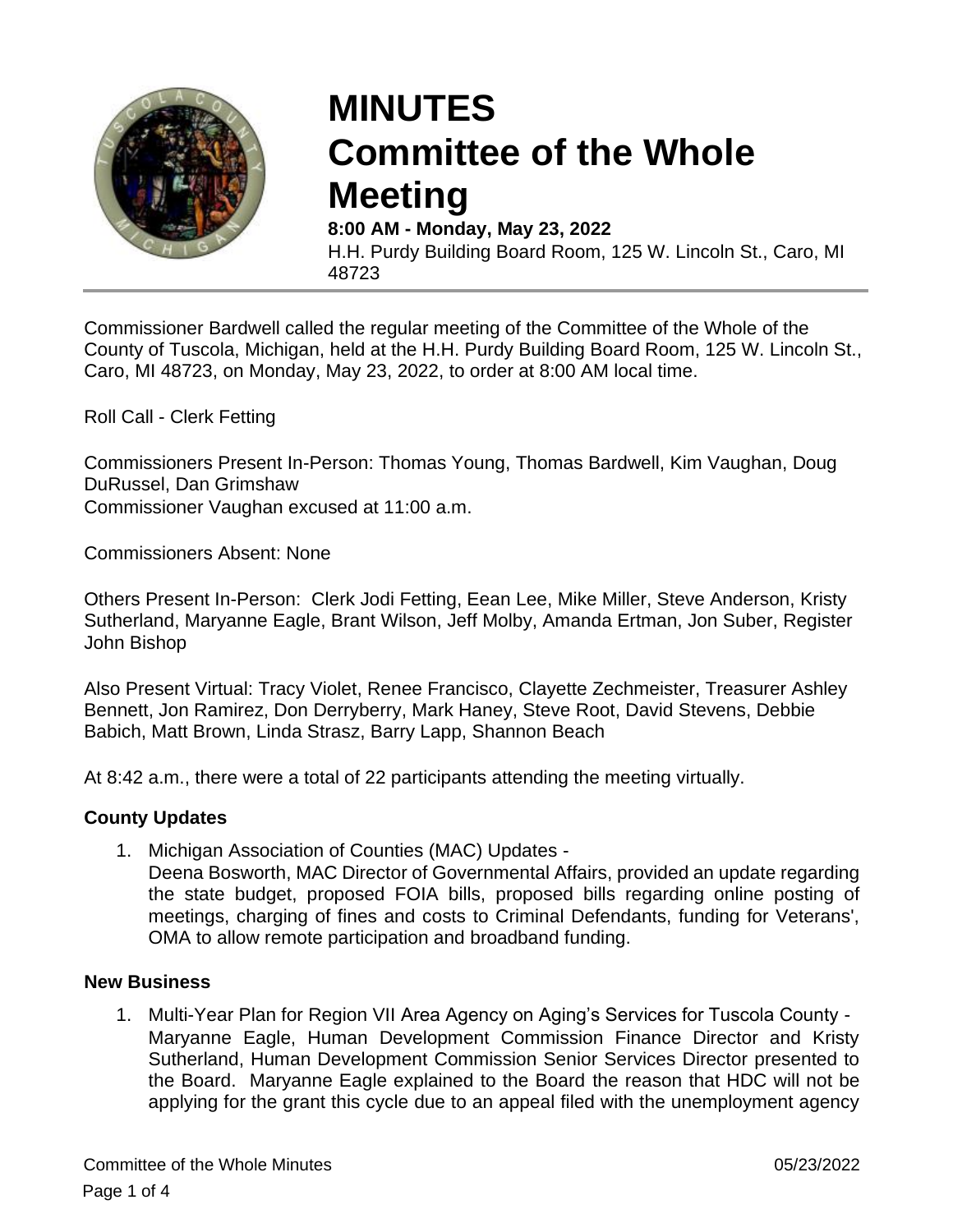regarding the contractors that provide services to the seniors of the County. Kristy Sutherland asked the Board for additional funding to maintain the program through the end of the fiscal year. Board requested a written request.

- 2. Michigan No Fault Law Update (matter added) Brant Wilson, Vice President and Chief Operating Officer at the Lighthouse Neurological Rehabilitation Center, presented to the Board regarding the changes in law concerning insurance reform and the negative impact it will have on people that would be injured in a car accident.
- 3. Request from Tuscola County Health Department Amanda Ertman, Health Officer, presented a request to occupy the space formally occupied by SCMCCI. She would like to get a cost for the additional space to include in the upcoming budget year. She would like to take occupancy on October 1, 2022. Also, an electric sign will be installed to replace the current sign and it is being requested for the County to pay for electrical service to the sign in an approximate amount \$14,000.00. Board would like a written request to be presented regarding this request. There has been an increase in COVID numbers within Tuscola County and masks are being recommended.

Recessed at 10:25 a.m. Reconvened at 10:36 a.m. At 10:36 a.m., there were a total of 20 participants attending the meeting virtually.

- 4. Federal Emergency Management Agency (FEMA) Floodplain Laws and the Impacts to the Residents of Tuscola County - Steve Anderson, Emergency Manager, presented information regarding increases that homeowners may experience with the changes that have been implemented.
- 5. Hazardous Materials Emergency Preparedness (HMEP) Planning Program Fiscal Year 2021-2022 Grant Agreement - Steve Anderson, Emergency Manager, explained the proposed grant agreement. Matter to be placed on the Consent Agenda.
- 6. Community Corrections Fiscal Year 2023 Grant Application Approval Resolution David L. Stevens, Community Corrections Coordinator Thumb Area Regional Community Corrections, explained the request to participate in the Regional Grant Program. Matter to be placed on Thursday's agenda.
- 7. Tuscola County Suicide Prevention Coalition Request To Use Tuscola County Courthouse Lawn on September 7, 2022 - Matter to be placed on the Consent Agenda.
- 8. Resolution to Proclaim September as Relay for Life Month in Tuscola County Jeff Molby presented the request to adopt the proposed resolution to declare September as Relay for Life Month. Matter to be placed on Thursday's agenda.

Commissioner Vaughan excused at 11:00 a.m.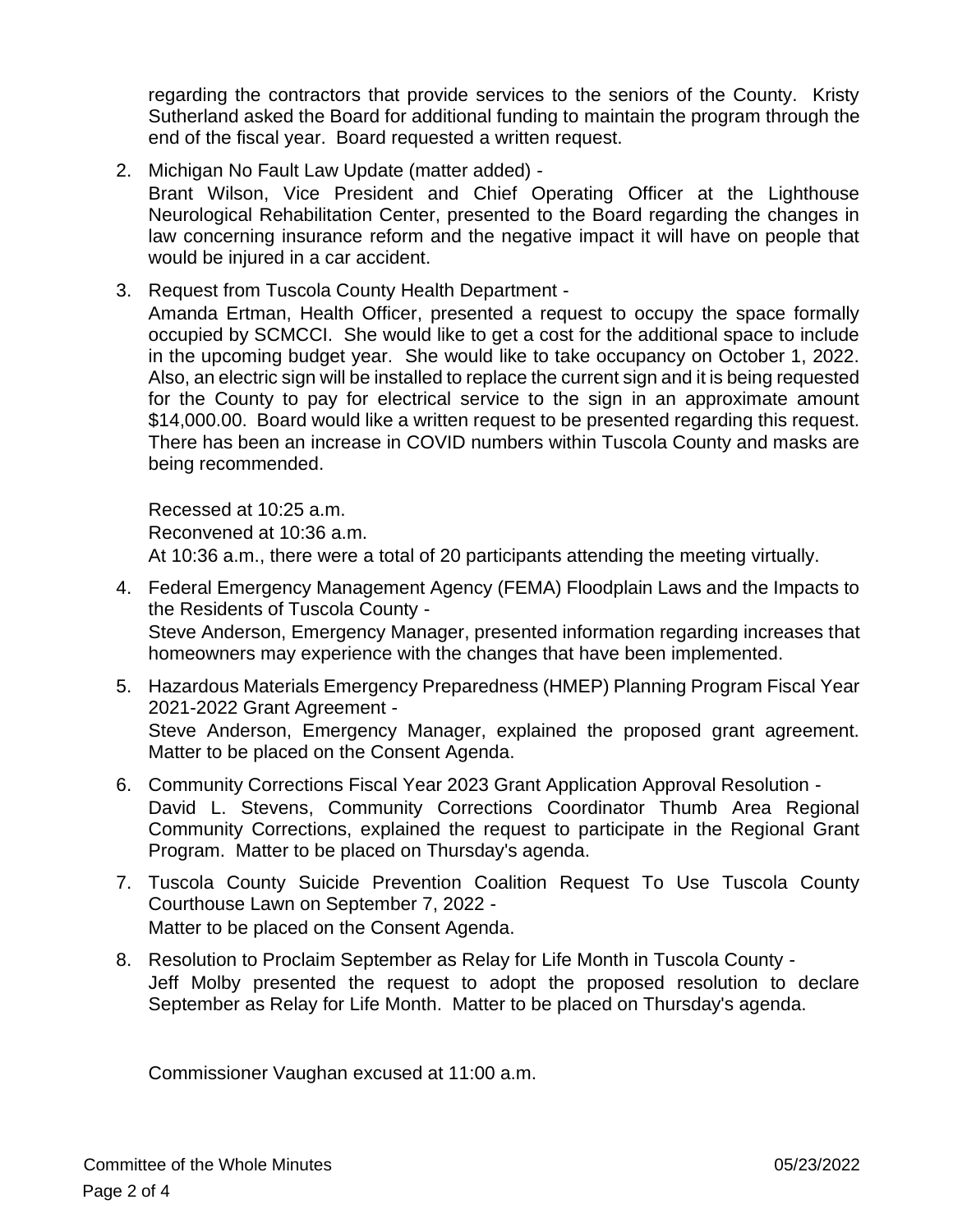- 9. Champagne & Marx Excavating Inc. Agreement for Exterior Water Service and Demolition of Sprinkler System at Michigan State Police Post - Mike Miller, Building and Grounds Director, presented the proposed contracts that have been reviewed by legal counsel. Matter to be placed on the Consent Agenda.
- 10. Winninger Fire Protection, LLC Agreement for Interior Fire Suppression Modification at the Michigan State Police Post - Mike Miller, Building and Grounds Director, presented the proposed contracts that have been reviewed by legal counsel. Matter to be placed on the Consent Agenda.

# **Old Business**

1. Michigan Indigent Defense Counsel (MIDC) Administrator Position - Michael Rolando has extended his final date to June 3, 2022 to assist with the transition.

# **Finance/Technology**

*Primary Finance/Technology*

None

# *On-Going and Other Finance*

None

# *On-Going and Other Technology* None

# **Building and Grounds**

# *Primary Building and Grounds*

1. Annex Rooftop Heating and Cooling Units Replacement Bid Openings - Mike Miller, Building and Grounds Director, opened the bids received.

JE Johnson, Midland, MI - \$60,000.00 RMS, Greenville, MI - \$51,686.86 Dotty Mechanical, Lansing, MI - \$35,500.00 Lee Machinery Movers - \$62,439.00 Great Lakes Air Mechanical, Bay City MI - \$34,025.47 Johnson Controls, Saginaw, MI - \$58,830.00

Director Miller will review the bids and bring back a recommendation to Thursday's meeting.